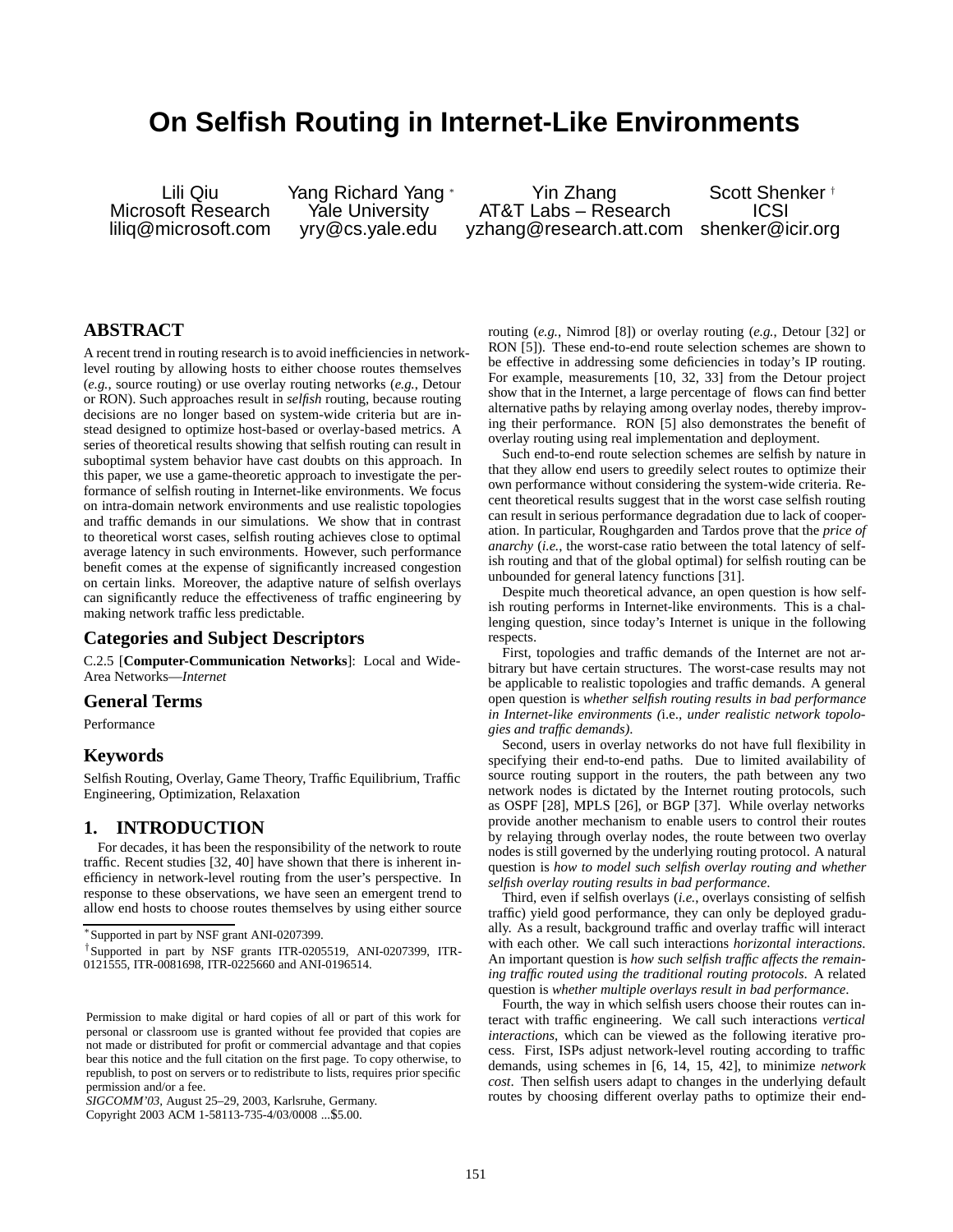to-end performance. Such adaptation changes traffic demands and triggers traffic engineering to readjust the default routes, which in turn makes selfish users adapt to new routes. Given the mismatch between the objectives of selfish routing and traffic engineering, an interesting question is *whether selfish routing interacts badly with traffic engineering*.

In this paper, we seek to answer the above questions through extensive simulations. We take a game-theoretic approach to compute the traffic equilibria of various routing schemes and then evaluate their performance. We focus on *intra-domain* network environments because recent advances in topology mapping [36] and traffic estimation [44] allow us to use realistic network topologies and traffic demands for such scenarios. Understanding selfish routing in inter-domain environments is also of great interest but will be more challenging. First, we do not have realistic models for interdomain traffic demands. Moreover, despite some recent progress towards understanding autonomous system relationships [17, 38], more research efforts are needed to develop realistic models for inter-domain routing policies. Finally, the large size of inter-domain topologies makes it computationally prohibitive to derive traffic equilibria. Due to these difficulties, we defer it to future work.

Our key contributions and results can be summarized as follows. First, we formulate and evaluate selfish routing in an overlay network. Selfish routing in an overlay network is different from traditional selfish source routing in that (i) the route between any two overlay nodes is dictated by network-level routing, and (ii) different overlay links may share common physical links and therefore traditional algorithms to compute traffic equilibria do not apply.

Second, we find that in contrast to theoretical worst cases, selfish routing in Internet-like environments yields close to optimal average latency, which can be much lower than that of default network-level routing. This is true for both source routing and overlay routing. Moreover, we show selfish routing achieves good performance without hurting the traffic that is using default network-level routing.

Third, we show that the primary impact of selfish routing on Internet-like environments is the fundamental mismatch between the objectives of selfish routing and traffic engineering. In particular, our results show that the low latency of selfish routing is often achieved at the expense of increased congestion on certain links. Moreover, the adaptive nature of selfish routing makes traffic demands less predictable and can significantly reduce the effectiveness of traffic engineering.

The rest of the paper is organized as follows. In Section 2, we review related work. In Section 3, we present our network model. In Section 4, we specify the routing schemes we evaluate and present the algorithms we use to compute their traffic equilibria. In Section 5, we describe our evaluation methodology. We study the performance of selfish source routing in Section 6 and that of selfish overlay routing in Section 7. In Section 8 and Section 9, we investigate horizontal and vertical interactions, respectively. We conclude in Section 10.

# **2. RELATED WORK**

A number of recent studies have reported that network-level routing is inefficient from the user's perspective. For example, Savage *et al.* [33] use Internet measurements to show that the default routing path is often suboptimal in terms of latency, loss rate, and TCP throughput. The suboptimal performance of network-level routing is inevitable due to routing hierarchy and policy [40], as well as different routing objectives used by network operators, whose goal is to avoid high utilization. Moreover, stability problems with routing protocols, such as BGP [37], could make things even worse. As a result, there has been a movement to give users more autonomy in choosing their routes by using source routing (*e.g.*, Nimrod [8]) or overlay routing networks (*e.g.*, Detour [32, 33] and RON [5]).

Recently a series of theoretical results show that selfish routing can result in extremely suboptimal performance in worst cases. The pioneering work in this area is by Koutsoupias and Papadimitriou [22], who compare the worst-case Nash equilibrium with a global optimal solution in minimizing network congestion in a two-node network. Roughgarden and Tardos are interested in a different performance metric – latency. In [31], they prove that the price of anarchy (*i.e.*, the worst-case ratio between the average latency of a Nash equilibrium and that of the global optimal) depends on the "steepness" of the network latency functions. They show that the price of anarchy is unbounded for a general latency function such as M/M/1. In contrast to the theoretical studies, our study focuses on a practical setting, by using realistic network topologies and traffic demands; different from the measurement studies, our study considers a more general setting and investigates networks with a large amount of selfish traffic, under different network configurations (including both static and dynamic network controls).

Although the price of anarchy can be high in the worst-case, some theoretical studies have also shown that the degradation is less severe from some other perspectives. For example, Friedman shows that for "most" traffic rate vectors in a range, the price of anarchy is lower than that of the worst cases [16]. He also analyzes the effects of TCP rate adaptation in a parallel-link network and shows that the performance loss is small. Roughgarden and Tardos [31] show (essentially) that the performance degradation due to selfish routing can be compensated for by doubling the bandwidth on all links. However, this is often not a practical option for the Internet at least in the short-term.

There are also other ways in which end users can selfishly optimize the performance of their traffic. For example, a user can greedily inject traffic into a network. A number of papers (*e.g.*, [2, 35]) consider such a congestion game. In practice, it is possible to have a hybrid game that consists of a route selection game and a congestion game, but we defer it to future work.

### **3. NETWORK MODEL**

In this section, we describe our network model, especially the network-level routing protocols. In the next section, we describe the schemes of how traffic demands are routed through the network. In Section 5, we describe the network topologies, traffic demands, and latency functions that we use to instantiate our network model.

**Physical network:** We study the performance of realistic physical networks. We model a physical network as a directed graph  $G =$  $(V, E)$ , where V is the set of nodes, and E the set of directed links. We assume that the latency of each physical link is a function of its load. The exact latency functions we use will be described in Section 5.3.

**Demands:** We partition network traffic into demands. A demand represents a given amount of traffic from a source to a destination. In particular, we identify a special type of demand, called infinitesimal demand. A collection of infinitesimal demands models a large aggregation of independent, small transactions such as web transactions, and the generator of each transaction makes an independent decision.

**Overlays:** An overlay consists of overlay nodes, directed overlay links, and a set of demands originated from the overlay nodes. The overlay nodes agree to forward each other's traffic along one or more overlay links. The physical route for an overlay link is dictated by network-level routing and may involve multiple physical links. Different overlay links may share one or more physical links. The overlay nodes and overlay links form the overlay topology. To limit the parameter space, we only consider the *fully connected* overlay topology in this work. That is, we assume there is an overlay link between every pair of overlay nodes. We plan to investigate the effects of different overlay topologies in our future work.

**Users:** We assume that the network consists of a collection of users. Each user decides how its traffic should be routed. The objective of a user is to minimize the average latency of its traffic. We choose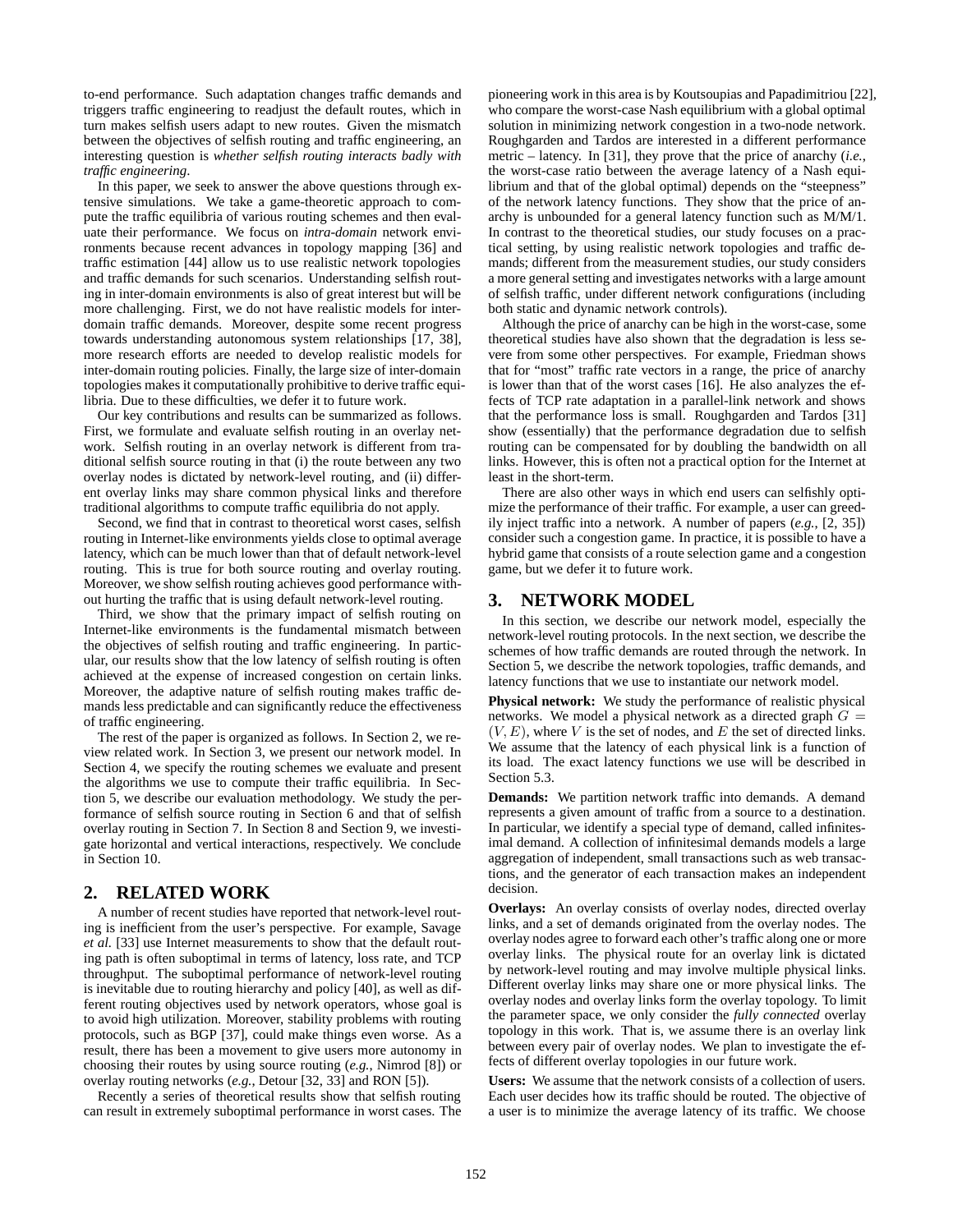to use latency as the optimization objective of selfish routing for the following reasons: 1) many applications such as short Web transfers and IP telephony require low latency; 2) most previous theoretical analyses are based on latency, and one of the major objectives of this study is to investigate whether the theoretical worst-case results apply to Internet-like environments. We plan to investigate the effects of alternative routing objectives (*e.g.*, loss [3]) in our future work.

**Route controller:** Besides users, we also have a route controller, which controls the network-level routing in the physical network. (We use network-level routing and physical routing interchangeably in this paper.) We consider several types of network-level routing. We assume that the route controller uses a routing protocol based on either OSPF[28], which uses shortest-path with equal-weight splitting, or MPLS[26], which uses the more general multi-commodity flow routing. For OSPF routing, we consider three weight assignments:

- Hop-count OSPF routing, which assigns a unit weight to each physical link;
- Random-weight OSPF routing, which assigns a random weight to each physical link;
- Optimized-compliant OSPF routing, which has OSPF weights set to minimize network cost [14] (see Section 5.4), when assuming all traffic is compliant, following the routes determined by the network. The network cost is a piece-wise linear convex function over all links. This metric has been considered as a good objective for traffic engineering because it not only avoids overloading physical links, but also avoids taking very long paths [14, 15].

We represent network-level routing by a routing matrix  $R$ , where  $R[p, e]$  specifies the fraction of traffic between the source-destination pair  $p$  that goes through the physical link  $e$ . The routing matrix  $R$  is computed by the routing protocol under study.

In our study, the route controller can change network routing to optimize overall network performance; in other words, it can perform traffic engineering. For MPLS, the route controller can directly adjust the routing matrix  $R$ ; for OSPF, the route controller will adjust the weights of the physical links to influence network routing [14, 15].

#### **4. ROUTING AND TRAFFIC EQUILIBRIA**

We evaluate each selfish routing scheme by computing its performance at traffic equilibria. Using a game-theoretic approach, we define a traffic equilibrium as a state where no user can improve the latency of its traffic by unilaterally changing the amount of traffic it sends along different network paths. One possible way of computing traffic equilibria is through simulation. More specifically, one could simulate the moves of each individual user and wait until the system reaches equilibrium. However, given the size of the network we are considering (see Section 5.1), such simulation-based approach may take a prohibitively long time to converge. Instead, we compute traffic equilibria directly. Below we introduce the routing schemes, and specify the algorithms we use to compute the traffic equilibria. See Appendix for further details on the algorithms.

For a comprehensive study, we consider the following five routing schemes: (i) source routing, (ii) optimal routing, (iii) overlay source routing, (iv) overlay optimal routing, and (v) compliant routing. Below we describe these routing schemes in details.

#### **4.1 Routing on the physical network**

The first two routing schemes allow a user to route its traffic directly through any paths on the physical network.

**Source routing:** Source routing results in selfish routing, since the source of the traffic makes an independent decision about how the traffic should be routed. The selfish routing scheme studied in most previous theoretical work is source routing.

**Optimal routing:** Optimal routing refers to *latency* optimal routing. It models a scenario where a single authority makes the routing decision for all the demands to minimize the average latency.

A traditional algorithm to compute the traffic equilibria of source routing and optimal routing is the linear approximation algorithm, a variant of the well-known Frank-Wolfe algorithm [13, 29, 34] (see Appendix for more details).

#### **4.2 Overlay routing**

The next two routing schemes are the overlay versions of source routing and optimal routing.

**Overlay source routing:** Overlay source routing is selfish routing through overlay nodes. Similar to source routing, it is the traffic source that controls the routes.

**Overlay optimal routing:** Overlay optimal routing refers to overlay *latency* optimal routing. It models a scenario where the demands in the overlay have complete cooperation in minimizing the average latency.

As mentioned in Section 1, overlay routing is different from routing directly on the physical network. In particular, the physical route for an overlay link is dictated by network-level routing and may involve multiple physical links. Moreover, different overlay links may share common physical links and therefore may interfere with each other. Therefore, we cannot apply the traditional linear approximation algorithms to compute traffic equilibria for such schemes.

We use the following approach to compute traffic equilibria for overlay routing. For each overlay, we build a logical network from the physical network. The nodes in the logical network consist of the union of the nodes in the overlay and the nodes that are the destinations of nonzero demands in the overlay. The links in the logical network consist of all the overlay links, as well as a link from each overlay node to each node that is the destination of some traffic demands but does not belong to the overlay.

Given this model, each logical link can be mapped to a collection of physical links. More specifically, assume that the logical link  $p$ is for the source-destination pair  $p$  (we use the same symbol  $p$  to denote the logical link  $p$  and the source-destination pair  $p$ ), then the logical link consists of all the physical links e such that  $R[p, e] > 0$ . If a demand sends  $f$  units of traffic through a logical link  $p$ , then each physical link e will carry  $f \cdot R[p, e]$  amount of traffic for this demand. Figure 1 shows an example of a physical network, and the logical network for an overlay formed by nodes 2, 3, and 5.



**Figure 1: A physical network and the logical network for the overlay formed by nodes 2, 3, and 5. Nodes 6 and 7 are not overlay nodes but nodes 2, 3, and 5 have demands to them. The logical link from node 2 to 5 consists of two physical paths: 2 to 9 to 5, and 2 to 8 to 5, if hop-count OSPF routing is used.**

Using such logical networks, we can compute the traffic equilibria of overlay routing by either a modified linear approximation algorithm or a relaxation algorithm (see Appendix for details). When there are multiple overlays, we use the relaxation framework proposed in [23, 41] to ensure convergence (see Appendix for details).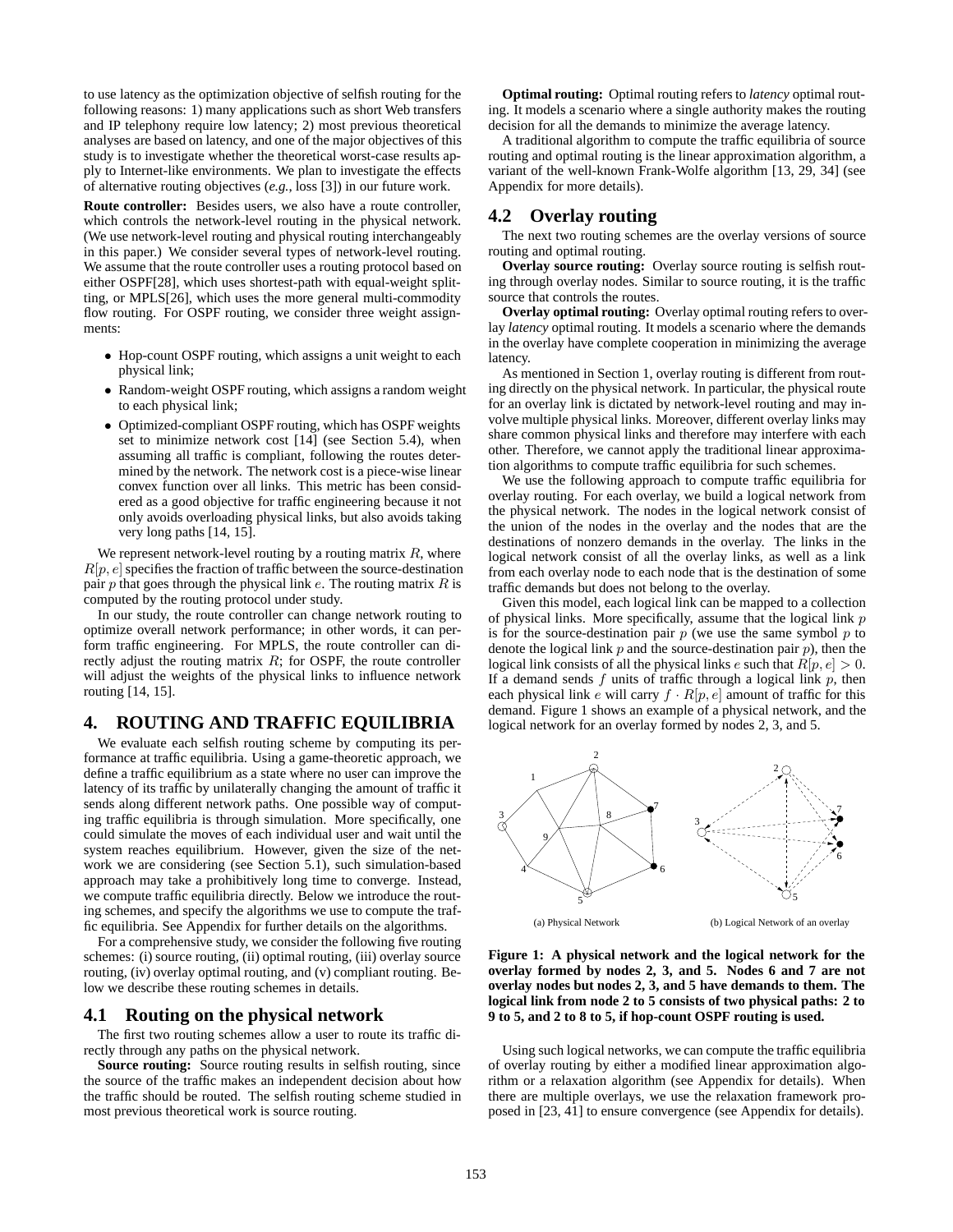#### **4.3 Compliant routing**

For comparison, we also consider the default network-level routing, which we term compliant routing.

**Compliant routing:** Traffic demands using compliant routing follow the routes determined by the network-level routing protocol.

#### **5. EVALUATION METHODOLOGY**

In this section, we first describe the network topologies, traffic demands, and link latency functions used in our evaluation. Then we discuss the performance metrics that we use as a basis for comparing the efficiency of different routing schemes.

#### **5.1 Network topologies**

We use both real and synthetic topologies in our evaluation.

**Real topology:** We use a real router-level backbone topology from an operational tier-1 ISP, referred to as  $ISPTopo$ , with on the order of a hundred backbone routers connected by OC48 (*i.e.*, 2.48 Gbps) and OC192 (*i.e.*, 10 Gbps) links (the exact numbers are omitted for proprietary reasons). For each link in the real topology, we use the actual link capacity in our study. The propagation delay of each link is estimated using the actual fiber length divided by the speed of light.

**Rocketfuel topologies:** Rocketfuel applies several effective techniques to obtain fairly complete ISP maps [36]. We use the POPlevel maps published by the authors, shown in Table 1, as part of our topologies. For each Rocketfuel topology, we use two bandwidth settings: all links are either OC3 (*i.e.*, 155 Mbps) or OC48 (*i.e.*, 2.48 Gbps). The propagation delay of each link is approximated using geographical distance divided by the speed of light.

|                      |       |        | #Non-leaf    |        |
|----------------------|-------|--------|--------------|--------|
| <b>ISP</b>           | Loc.  | #Nodes | <b>Nodes</b> | #Edges |
| <b>ATT</b>           | US    | 108    | 30           | 282    |
| Abovenet             | US    | 22     | 13           | 160    |
| Exodus               | US    | 22     |              | 102    |
| Level $\overline{3}$ | US    | 53     | 37           | 912    |
| Sprint               | US    | 44     | 21           | 212    |
| Verio                | US    | 122    | 82           | 620    |
| <b>EBONE</b>         | Intl. | 28     | 25           | 132    |
| Telstra              | Intl. | 58     | 8            | 120    |
| Tiscali              | Intl. | 51     | 38           | 258    |

**Table 1: ISP topologies as measured by Rocketfuel.**

**Random topologies:** In addition to real topologies, for diversity we also randomly generate power-law topologies using BRITE [25], since a number of papers [11, 39] have shown that the power-laws capture the Internet structure quite well. We generate 100-node router-level topologies with edge density (*i.e.*, the number of neighboring nodes that each new node connects to) varying from 2 to 10. In the following sections, we use  $PowerDn$  to denote a power-law topology with edge density  $n$ . For each power-law topology, we use two bandwidth settings: all links are either OC3 or OC48. The propagation delay of each link is drawn uniformly between  $0 - 10$  ms.

#### **5.2 Traffic demands**

We use both real and synthetic traffic demands in our evaluation. **Real traffic demands:** Our real traffic demands are estimated from SNMP link data using the *tomogravity* method [44], which has been shown to yield accurate estimates especially for large traffic matrix elements. We use the backbone router to backbone router traffic matrices during three randomly chosen hours in November 2002.

**Synthetic traffic demands:** The real traffic demands are only available for  $ISPTopo$ . For the other topologies, we generate synthetic traffic demands as follows. For a Rocketfuel topology, we generate synthetic traffic by randomly mapping POPs in  $ISPTopo$  to non-leaf nodes in the Rocketfuel topology, using several different random seeds. Specifically, let  $m(.)$  denote a random mapping from the cities in  $ISPTopo$  to those in a Rocketfuel topology. Let  $T(s, d)$  denote the traffic demand from city s to city d in  $ISP$  T opo. Then the traffic demand from city  $m(s)$  to city  $m(d)$  in the topology under study is set to  $T(s, d)$ . For synthetic power-law topologies, we perform similar mappings at the router level to derive demands.

**Load scale factor:** To control system load, we scale up the demands so that when all the traffic is compliant and routed based on *shortest hop-count*, the maximum link utilization is  $100 \cdot F\%$ , where F is a *load scale factor* (sometimes abbreviated as LSF).

#### **5.3 Link latency functions**

As shown in [30], link latency functions play an important role in determining the effectiveness of selfish routing. In our evaluations, we use five representative latency functions: M/M/1, M/D/1 [18], P/M/1, P/D/1 [19], and BPR [9]. We also implement piecewiselinear, increasing, convex functions to approximate any other latency functions. In all latency functions, we include a term for propagation delay (Section 5.1 shows how we determine its value for each physical link).

Our first two latency functions belong to the general M/G/1 class of latency functions: M/M/1 and M/D/1. For a M/G/1 queue, the latency can be expressed as  $l(x) = \frac{1}{\mu} + \frac{x \cdot (1 + \sigma^2 \mu^2)}{2\mu(\mu - x)} + prop$ , where x is the traffic load,  $\mu$  the link capacity,  $\sigma$  the standard deviation of the service time, and  $prop$  the propagation delay. The M/M/1 latency function is M/G/1 with  $\sigma = \frac{1}{\mu}$ ; therefore  $l(x) = \frac{1}{\mu - x} +$ prop. The M/D/1 latency function is M/G/1 with  $\sigma = 0$ ; therefore  $\hat{l}(x) = \frac{0.5}{\mu - x} + \frac{0.5}{\mu} + prop.$  To avoid the discontinuity when the load approaches capacity, we approximate the M/M/1 or M/D/1 function with a linear function beyond 99% utilization. To test sensitivity to the threshold, we also try 90% and 99.9%. The results are very similar, and in the interest of brevity we present the results using 99% as the threshold.

Our next two latency functions, P/M/1 and P/D/1, have heavytail inter-arrival times. Here P stands for Pareto. We set the shape parameter  $\beta = 1.5$  so that the resulting distribution has infinite variance. Since there is no closed-form expression for either P/M/1 or P/D/1, we approximate each of them using a piecewise-linear, increasing, convex function. We use the results in [19] to approximate  $P/M/1$ . For  $P/D/1$ , we derive a linear approximation of its shape using ns-2 [27] simulations. Specifically, we generate Pareto traffic to compete for a single bottleneck link with a large FIFO drop-tail queue and observe the latency as we vary the load.

For comparison purposes, we also run some experiments with the latency function BPR [9], which is used as a standard latency function in transportation networks. The expression for this latency function is  $l(x) = prop \cdot \left[1 + 0.15 \left(\frac{x}{\mu}\right)^4\right]$ . Table 2 summarizes the above five latency functions.

| Notation   | Latency function                                                                                     |
|------------|------------------------------------------------------------------------------------------------------|
| M/M/1      | l(x)<br>$=$<br>$\frac{1}{1}$ + prop                                                                  |
| M/D/1      | $l(x) = \frac{1}{\mu - x} + p\omega p$<br>$l(x) = \frac{0.5}{\mu - x} + \frac{0.5}{\mu} + p\omega p$ |
| P/M/1      | approx. with Pareto $\beta = 1.5$ , see [19]                                                         |
| P/D/1      | approx. with Pareto $\beta = 1.5$                                                                    |
| <b>BPR</b> | $1(x) = prop \cdot \left[1 + 0.15 \left(\frac{x}{n}\right)^4\right]$                                 |

**Table 2: Link latency functions.**

#### **5.4 Performance metrics**

We use the following performance metrics to evaluate routing efficiency: (i) average latency, (ii) maximum link utilization, and (iii) network cost. The first metric reflects end-to-end user performance, while the next two reflect the perspective of network op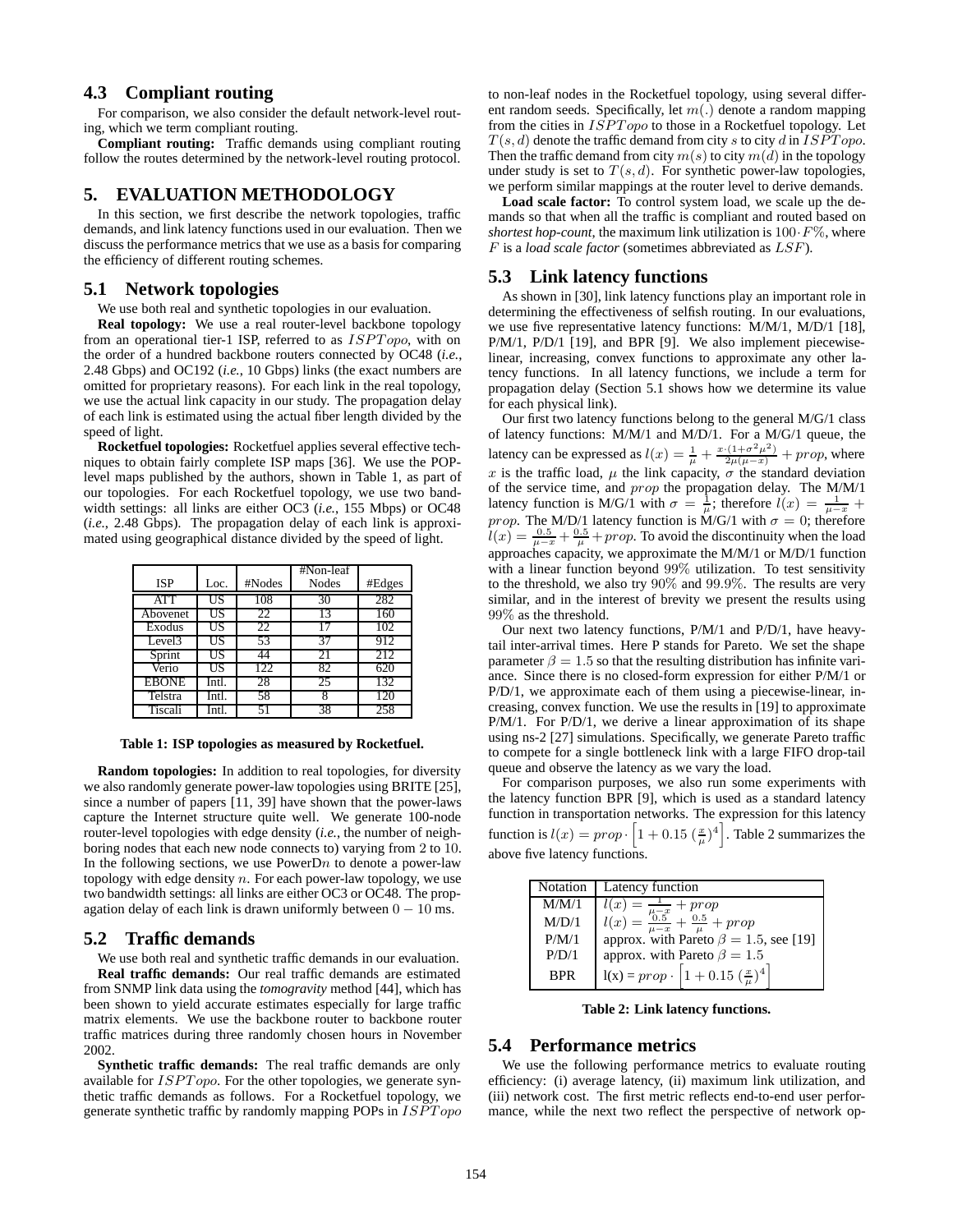erators, who aim to avoid link overloads in their networks. These performance metrics are computed from traffic equilibria, as we discussed in the previous section.

The utilization of a link is the amount of traffic on the link divided by its capacity. When a link utilization is beyond 100%, the link is overloaded. The maximum link utilization is the maximum utilization over all links in a network.

The maximum link utilization is an intuitive metric; however, it is dominated by a single bottleneck, as pointed out in [14]. To get a more complete picture, we also adopt a metric to capture the overall network cost. According to [14, 15], the cost of a link can be modeled using a piecewise-linear, increasing, convex function with slopes specified as follows:

$$
u_e(x/c) = \begin{cases} 1: x/c \in [0, 1/3) \\ 3: x/c \in [1/3, 2/3) \\ 10: x/c \in [2/3, 9/10) \\ 70: x/c \in [9/10, 1) \\ 500: x/c \in [1, 11/10) \\ 5000: x/c \in [11/10, \infty), \end{cases}
$$

where  $x$  is the load on link  $e$ , and  $c$  its capacity. We refer to the points at which the slope changes (*e.g.*, 1/3 and 2/3) as the cutpoints. The overall network cost is the sum of all links' costs. In [14], Fortz, Rexford, and Thorup showed that OSPF weights derived from one set of cut-points and slopes also tend to give good performance for other sets of cut-points and slopes. Therefore the above cost function is a general metric to consider.

For all three metrics, the lower values are preferred.

### **6. SELFISH SOURCE ROUTING**

We first investigate the performance of selfish source routing; that is, all the demands are infinitesimal and the selfish traffic can use any routes in the physical network. This is the type of selfish routing scheme analyzed in most theoretical studies. As shown in [30], the worst-case latency degradation of selfish source routing compared with optimal routing can be unbounded due to lack of cooperation. In this section, we seek answer to the following question: how does selfish routing perform in Internet-like environments?

#### **6.1 Are Internet-like environments among the worst cases?**

**Effects of network load:** We begin our investigation of selfish routing by varying network load. Figure 2 shows the latency for three representative topologies, as we vary the network load scale factor from 0.2 to 2.

We make the following observations. First, under various loads, selfish routing yields lower latency than compliant routing, which is based on optimized-compliant OSPF weights. This result complements the previous findings, such as Detour [33] and RON [5], and shows that the performance benefit of selfish routing over compliant routing exists even in a single AS network; moreover such benefit does not disappear even if all traffic is selfish (as opposed to just having a small portion of selfish traffic in RON). It is not surprising that compliant routing results in higher latency, because the OSPF weights are optimized mainly to avoid link overloads rather than minimize end-to-end user latency. As we will see later, the lower latency of selfish routing comes at the cost of increased congestion on certain links.

Second, compared with optimal routing, selfish routing yields very similar average latency—the difference is close to 0 in most cases and is always within 30%. In other words, unlike the theoretical worst cases, the price of anarchy in Internet-like environments is close to 1. This is likely because under realistic network topologies and traffic demands, traffic is spread across the network and only a few links get congested even with selfish routing. As a result, the average latency under selfish routing is similar to that of optimal

routing.

**Effects of network topologies:** Next we examine the effects of network topologies on the latency of selfish routing. Figure 3 compares the latency of different routing schemes when the link latency function is M/M/1, the load scale factor is 1.0, and the links' bandwidth is OC3.



**Figure 3: User latency for all topologies with the M/M/1 latency function and load scale factor 1. Selfish stands for selfish source routing; optimal stands for optimal routing; compliant stands for optimized-compliant OSPF routing. The other figures in this section use the same notation.**

As Figure 3 shows, network topologies have a pronounced effect on the relative performance of selfish and compliant routing. For example, in the Abovenet and power-law topologies, the latency achieved by selfish routing is less than half of that incurred by compliant routing. A detailed look at these two topologies shows that these two topologies have mesh-like connectivity; therefore, selfish routing is likely to find more paths and therefore achieves much lower latency. However, in all topologies, we observe that selfish routing consistently yields close to optimal latency.

**Effects of latency functions:** Finally, we study how different latency functions affect the latency of selfish routing. From Figure 4, we observe similar latency across different latency functions. When comparing the latency achieved by different routing schemes, we see that the performance of selfish routing is close to that of optimal routing and noticeably better than that of compliant routing.



Figure 4: User latency for **ISPT** opo under various latency **functions.**

#### **6.2 What is the system-wide cost for selfish source routing?**

The previous subsection shows that unlike theoretical worst cases, selfish source routing in Internet-like environments incurs low latency. A natural question is whether the low latency comes at the expense of increased system-wide cost. We examine this issue by comparing different routing schemes based on two metrics: (i) max-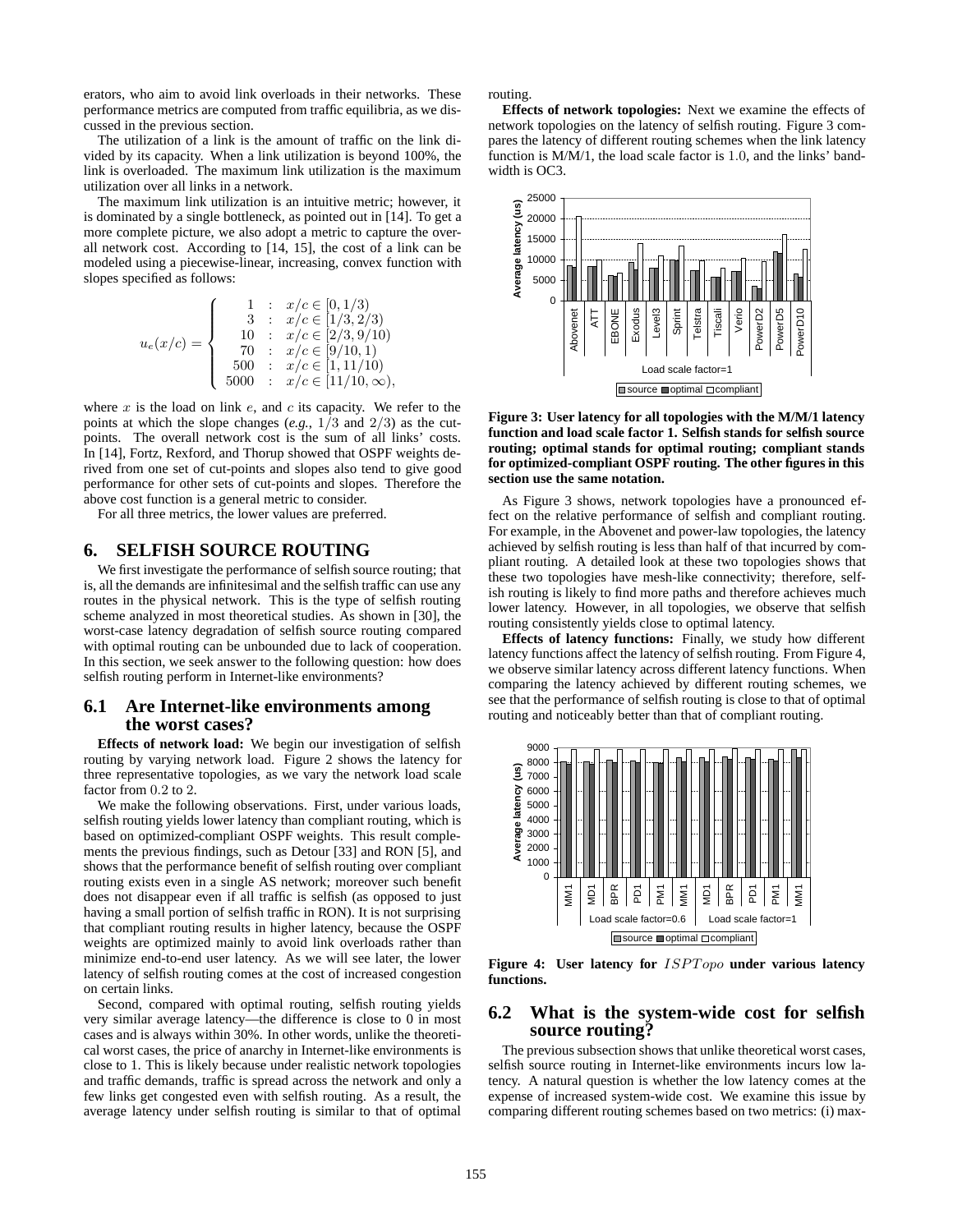

**Figure 2: Selfish source routing: comparison of user latency using M/M/1 link latency under various network loads.**



**Figure 5: Selfish source routing: comparison of maximum link utilization using M/M/1 link latency under various network loads.**

imum link utilization and (ii) network cost, both defined in Section 5.4.

**Effects of network load:** We start by examining the impact of network load. Figure 5 shows the maximum link utilization for the same network configurations as those in Figure 2. From Figure 5, we observe that in compliant routing, maximum link utilization increases linearly with offered load. This is expected since we use the same set of weights to scale the traffic (see Section 5.2). In comparison, both optimal routing and selfish routing can cause high link utilization even when the overall offered load is low. For example, in both *ISPT opo* and PowerD10 topologies, at a load factor of 0.2, the maximum link utilization of optimal routing is close to 90% and that of selfish routing is close to 100%. This result occurs because both optimal routing and selfish routing aim to choose shortest paths; thus they are more likely to cause congestion there, whereas compliant routing more uniformly spreads traffic across the entire network to avoid link overloads at the cost of longer end-toend paths. The high network utilization is undesirable, since many backbone networks are kept at a load well below 50% so that there are enough backup paths during link or router failures [20].

**Effects of network topologies:** Next we verify the above observations by varying the network topologies. As shown in Figure 6, selfish routing consistently yields the highest maximum link utilization and network cost in all topologies. For example, in the Exodus network, the maximum link utilization achieved by selfish routing is 40% higher than that of optimal routing and 80% higher than that of compliant routing; for the same network, the network cost of selfish routing is over an order of magnitude higher than that of optimal routing or compliant routing. These results suggest that selfish routing may make a network much more vulnerable to overload, especially when failures occur.

**Effects of latency functions:** The results based on other latency functions are qualitatively the same, as shown in Figure 7. Since both latency and network cost/utilization are not very sensitive to latency functions for the topologies that we consider, in the following sections we focus on the M/M/1 latency function. Moreover, we show only the maximum link utilization, since it is more intuitive and it gives consistent results as network cost.



**Figure 6: Selfish source routing: comparison of maximum link utilization and network cost using M/M/1 link latency across different network topologies.**

#### **6.3 Summary**

To summarize, in this section we compare the performance of different routing schemes using realistic network topologies and traffic demands. Our results show that unlike the theoretical worst cases,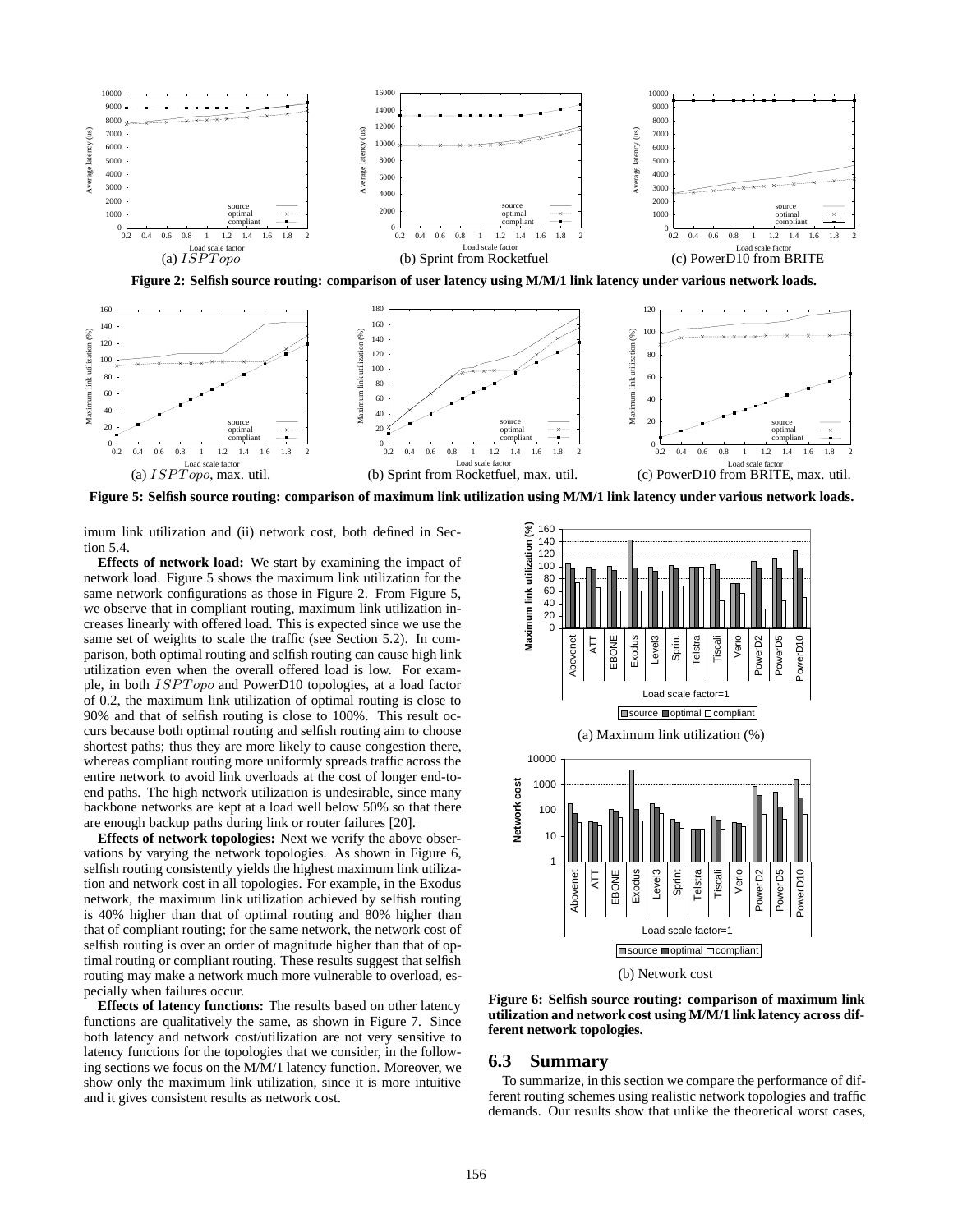

**Figure 7: Selfish source routing: comparison of maximum link utilization and network cost across different latency functions.**

selfish source routing in Internet-like environments is very effective in choosing shortest paths, and yields close to optimal average latency. On the other hand, this often comes at the cost of overloading links on the shortest paths. This suggests that selfish routing may potentially have a negative impact on traffic engineering. We will further investigate the issue in Section 9.

#### **7. SELFISH OVERLAY ROUTING**

The previous evaluations consider selfish source routing. However, as we discussed in Section 1, in practice, end users often do not have complete routing control. We initially expected that reducing routing flexibility would increase both latency and link utilization, since users lose fine-grained control over routing. However, as we will see, this is often not the case.

#### **7.1 Does selfish overlay routing perform well when every node is in the overlay?**

We first consider an overlay that consists of all network nodes. Note that even if the overlay includes all network nodes, routing on an overlay is still different from routing on the physical network in that the latter has access to all network resources, but this may not be the case for the former. For example, the network-level routing can easily prevent any overlay traffic from using a particular link by setting its corresponding column in the routing matrix to 0 (in OSPF this can be achieved by assigning a large weight to the link). As a result, certain physical routes cannot be implemented by any overlay routing schemes.

In our evaluation, we use the same network setting as before, except that the routes between any pair of overlay nodes are no longer determined by end users, but by the network-level routing. We adopt OSPF for network-level routing and use the three OSPF weight assignments as described in Section 3.

Figure 8 shows the performance of overlay source routing for the ISPT opo network, as we vary network load. In both figures, three of the four curves overlap, namely source routing, overlay source routing when the network-level routing uses optimized-compliant OSPF weights, and overlay source routing when the network-level routing uses hop count. This suggests that routing constraints, whether based on hop-count or optimized-compliant weights, have little effect on user latency or system-wide cost. This result came as quite a surprise since our initial conjecture was that routing constraints would degrade performance. In contrast, when the network-level routing uses random weights, we observe much higher delay and link utilization. To understand this result, below we introduce a notion called *direct link shortest (DLS)*.



**Figure 8: Selfish overlay routing: comparison of user latency** and maximum link utilization for the  $\overline{ISPT}$  opo topology.

DEFINITION 1 (DIRECT LINK SHORTEST). We consider a network-level routing scheme to be *direct link shortest (DLS)*, if for any physically adjacent nodes  $A$  and  $B$ , all the traffic from  $A$  to  $B$  is routed through the direct link  $\overline{AB}$  without involving any other links. As an example, hop-count-based OSPF is a DLS routing scheme.

Our key observation about DLS routing schemes is as follows. In an overlay that covers all network nodes and satisfies DLS, routing on the overlay has as much routing flexibility as directly routing on the underlying physical network. This is because, by definition of DLS, the overlay can force traffic to follow any given physical path  $\overline{N_1N_2...N_k}$  by specifying an overlay path with the same node sequence:  $N_1 \rightarrow \dots \rightarrow N_k$ , where nodes  $N_i$  and  $N_{i+1}$  are physically adjacent. Given this observation, since hop-count-based OSPF satisfies DLS, it performs as well as source routing. As for optimizedcompliant OSPF weights, our verification shows that such weights satisfy DLS to a large extent, thus it also performs well.

One implication of the above observation is that the only way in which a network-level routing scheme can affect the amount of selfish overlay traffic on a given link  $\overline{AB}$  is by violating DLS. In the context of OSPF, this can only be achieved by choosing the weights so that an alternative path from node  $A$  to  $B$  has a total weight that is either lower than or equal to the OSPF weight of  $\overline{AB}$ . When the alternative path has a lower total weight,  $\overline{AB}$  is effectively pruned from the network, since no overlay traffic can ever use it. When there is a tie, some load balancing can be achieved. However, such ties are very rare in our experiments. Therefore, such violations of DLS effectively reduce the network resources available to the selfish overlay and can lead to higher latency and link utilization.

With random OSPF weights, violations of DLS are common and therefore the network resources available to the overlay are significantly reduced. This explains why we see substantially higher latency and maximum link utilization with random OSPF weights. We will show later in Section 9 that selfish overlay routing interacts poorly with OSPF optimizer for exactly the same reason.

We further verify the above observations by using different network topologies; the results are shown in Figure 9. As before, random OSPF weights continue to yield substantially higher delay and maximum link utilization, while the performance of the other three is close to each other. This confirms our previous findings. When comparing the performance across different routing schemes, we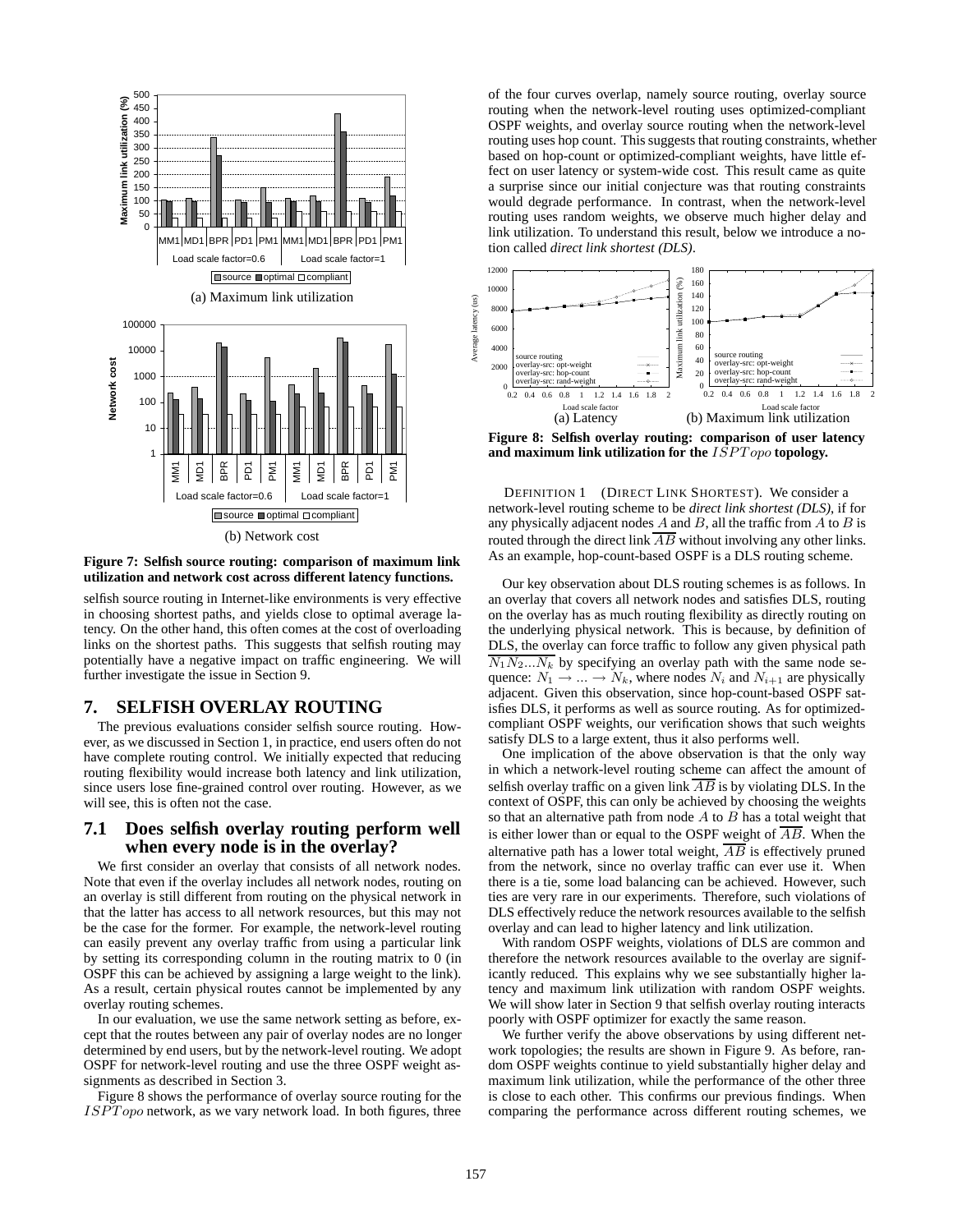observe that selfish routing continues to result in close to optimal average latency. Moreover, it yields noticeably lower latency than compliant routing in most cases. However, this lower latency often comes at the cost of higher maximum link utilization.



**Figure 9: Selfish overlay routing: comparison of user latency and maximum link utilization for different network topologies.**

### **7.2 Does selfish overlay routing perform well when only some nodes are in the overlay?**

The previous evaluation includes all of the network nodes in an overlay. In practice, an overlay may only have *partial coverage*, *i.e.*, only a fraction of the nodes are in the overlay. In such a case, the routing choice is further constrained, which may have an impact on the performance. Below we investigate this issue in detail.

**Effects of only covering edge nodes:** In our first experiment, we form an overlay from all of the edge nodes in ISPT opo and route all demands among these edge nodes through the overlay. We then compare the performance with what we achieve when the same set of demands is routed through an overlay that includes all of the network nodes. As shown in Figure 10, the curves of full overlay coverage almost completely overlap with those of partial coverage, in terms of both latency and maximum link utilization. These results are likely due to the fact that the Internet backbone is fairly wellconnected and well-provisioned; therefore, even though end users can only forward traffic through edge nodes, they do not lose much flexibility in controlling their routes.

**Effects of random partial coverage:** In our second experiment, we uniformly choose a fraction of network nodes to form an overlay and vary the fraction from 20% to 100%. As before, partial overlay coverage yields similar latency compared to full overlay coverage. On the other hand, as shown in Figure 11, full overlay coverage incurs a slightly higher maximum link utilization than partial coverage, because as more nodes and links are included, it becomes more likely that the overlay has popular shortcuts, which get overloaded.

#### **7.3 Summary**

To summarize, in this section we investigate the effects of overlay routing constraints. We show that if the physical network uses a routing scheme that satisfies direct link shortest (DLS), the overlay



**Figure 10: Effects of partial coverage ion the performance of selfish overlay routing. Here edge nodes in** ISP T opo **belong to an overlay, and OSPF weights are set according to hop count.**



**Figure 11: Effects of partial coverage in**  $ISPTopo$  with random **node selection on maximum link utilization.**

has full control over how its traffic is routed through the physical network. In the context of OSPF, the only way in which OSPF can affect overlay traffic is by violating DLS, which effectively reduces network resources and may therefore degrade both user and systemwide performance. We also show that like source routing, overlay source routing reduces latency at the expense of higher network cost. Finally, we observe that the effects due to partial coverage are small in backbone topologies.

# **8. INTERACTIONS AMONG COMPETING OVERLAYS**

So far we have only considered either a large number of independent, small users using source routing (Section 6) or a single selfish overlay (Section 7). In practice, it is possible that multiple overlays and background traffic will share the same physical network, and these different traffic will compete against one another for the shared network resources. We call such interactions *horizontal interactions*.

#### **8.1 What is the relative competitiveness of two routing schemes?**

We start by looking at the interactions between any two types of traffic. The objective of this subsection is to evaluate the "friendliness" of different types of routing schemes. We use  $R_1/R_2$  to denote that the routing scheme of the foreground traffic is  $R_1$ , and that of the background is  $R_2$ . Here  $R_i$  is either overlay source routing, overlay optimal routing, or compliant routing. We evaluate the interactions through four sets of experiments.

**Effects of network topologies:** First, we study how traffic using different routing schemes compete against each other in different topologies. In this set of experiments, we put the competing demands at the same nodes, and we set both the foreground and background traffic to be 50%. In other words, the two types of competing traffic have the same amount of traffic and the same set of overlay nodes. Figure 12 shows the results. We make two observations. First, the performance difference between compliant routing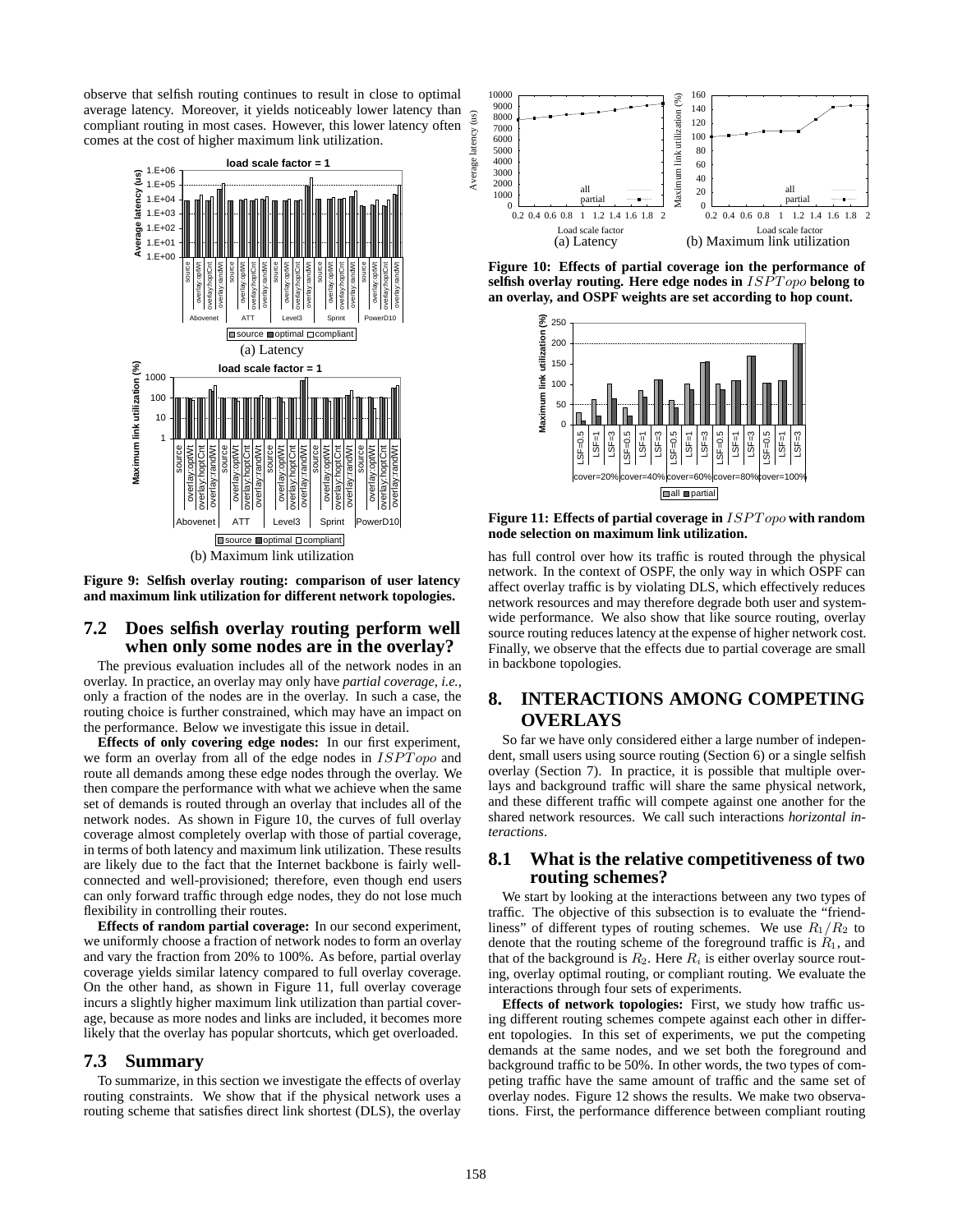and the competing overlay routing scheme varies across different topologies. For example, the performance difference is larger in the Abovenet and power-law topologies. This is consistent with Figure 3 and can again be explained by the better connectivity of these topologies (see Section 6.1 for details). Comparing the results in Figure 12 with those in Figure 3, we observe that the latency of the compliant traffic is not substantially increased, which indicates that selfish routing does not hurt the performance of compliant routing in this environment. Second, overlay source routing achieves similar performance compared to overlay optimal routing. This suggests that the performance gain of cooperative overlay optimal routing over uncooperative overlay source routing is not significant.



**Figure 12: Coexistence of two routing schemes: varying network topologies.**

**Effects of network-level routing schemes:** Second, we explore the impact of network-level routing schemes on the horizontal interactions as follows. We set both the foreground and background traffic in  $ISPTopo$  to be 50%, and we vary how OSPF weights are set. As shown in Figure 13, the foreground and background traffic experience similar latency in most cases, except when OSPF weights are set randomly. When OSPF weights are set randomly, compliant traffic incurs about twice as much delay as that of the competing overlay source routing or overlay optimal routing. This indicates that inappropriate OSPF weights can significantly degrade the performance of compliant traffic. In comparison, a selfish overlay is able to reduce the latency of its traffic, as it looks for better alternative paths. Interestingly, this also has a positive side effect: it helps to reduce the load on the links used by the competing compliant traffic, thereby cutting the latency of the latter by half. When the network-level routing scheme is configured reasonably, different overlay routing schemes can coexist well.



**Figure 13: Coexistence of two routing schemes: varying OSPF** weights in  $ISPTopo$ .

**Effects of network load and traffic distribution among overlays:** We further examine the performance of two competing overlays as we vary the network load, or vary the fraction of foreground traffic. In both cases, we observe consistent results: selfish routing out-performs compliant routing without hurting the latter.

#### **8.2 Can many overlays coexist well?**

Next we study horizontal interactions by varying the number of overlays. Each overlay uses overlay optimal routing and covers all network nodes. Figure 14 shows the result for  $ISPTopo$ , when the number of overlays is changed in the following ways: (i) one overlay, which includes all the demands; (ii) overlay per source, where each overlay includes all demands originated from a source; (iii) overlay per source-destination pair, where each overlay includes all demands between a source and destination pair; (iv) an infinite number of overlays, where each overlay has infinitesimal demand. We use the relaxation framework specified in the Appendix to compute the traffic equilibria for (ii) and (iii). For (iv), we note that having an infinite number of overlays with infinitesimal demands is equivalent to having all the infinitesimal demands on a single overlay, each of which tries to minimize its own latency. In other words, (iv) is equivalent to having a single overlay using overlay source routing. Thus we do not need to use the relaxation framework. From Figure 14, we observe that there is only a slight difference in user latency due to variations in the number of overlays. Results from other topologies confirm this finding, which suggests that performance degradation due to competition among overlays is not significant.



**Figure 14: Coexistence of multiple overlays in**  $ISPTopo$ .

#### **8.3 Summary**

To summarize, with reasonable OSPF weights (*e.g.*, hop-count), different routing schemes can share network resources reasonably well without hurting each other; with bad OSPF weights, selfish overlays improve performance both for themselves and for compliant traffic. Note that these results are consistent with previous findings (by Zegura *et al.* [43]) that selfish routing co-exists well with non-selfish routing in the context of server selection.

# **9. SELFISH ROUTING VS. TRAFFIC ENGINEERING**

So far all of our experiments assume that the network-level routing is fixed. We find that while selfish routing can achieve close to optimal latency, it often increases maximum link utilization and network cost. In practice, the network-level routing may be constantly changing since one principal goal of traffic engineering is to reduce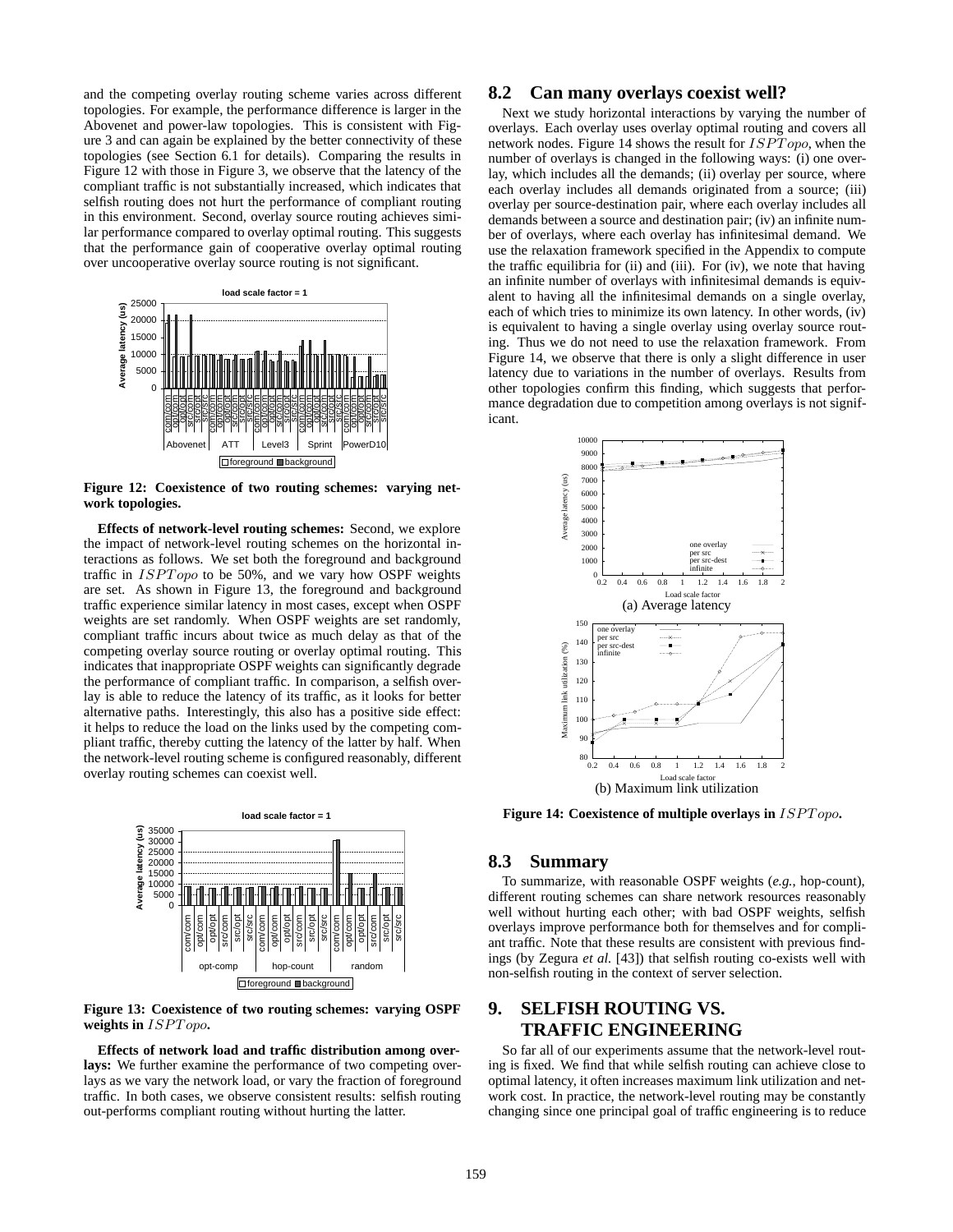network cost by adapting the network-level routing in response to varying traffic patterns. This motivates us to examine the interactions between selfish routing and traffic engineering, which we term *vertical interactions*. More specifically, we ask the following basic question: *Will the system reach a state with both low latency and low network cost, as selfish routing and traffic engineering each tries to minimize its own cost function by adapting to the other process?*

Below we evaluate vertical interactions in the context of OSPF and MPLS route optimization. As we will see, OSPF route optimization provides little control over selfish traffic and as a result, the system performance, both in terms of user latency and network cost, is no better than using hop-count-based OSPF routing. In contrast, MPLS provides fine-grained control and can potentially lead to better performance.

#### **9.1 Specification of vertical interactions**

We specify vertical interactions as an iterative process between the two players: traffic engineering and selfish overlays.

Traffic engineering adjusts physical routing based on network traffic patterns, which are usually in the form of a traffic matrix. More specifically, let  $T_t$  denote the estimated traffic matrix for time slot t, then  $T_t(s, d)$  represents the total traffic from source s to destination d during the time slot t. Traffic engineering takes  $T_t$  as input, and computes a routing matrix  $R_t$  to optimize network performance. For our study, we assume  $T_t$  is given. In reality,  $T_t$  can either be obtained through direct measurements [12] or be estimated based on link loads [44].

Selfish routing interferes with traffic engineering by changing the traffic matrix. More specifically, after traffic engineering installs the routing matrix  $R_t$  to the network, selfish routing will respond and redistribute traffic through overlay nodes, which leads to a new traffic matrix  $T_{t+1}$ . This process repeats.

Figure 15 specifies the process of vertical interactions. We also add a relaxation option in the hope of improving stability; however, our results show that it does not yield much performance improvement. Thus, in the interest of brevity, below we only present the results of traffic engineering without relaxation.

 $\triangleright T_t$  is the estimated traffic matrix at time t.  $\triangleright T_t^*$  is the real traffic matrix at time t.  $\triangleright R_t$  is the routing matrix at time t.  $\triangleright$  Assume  $\sum_t \alpha_t \to \infty$ ;  $\alpha_t \to 0$  as  $t \to \infty$ .  $T_t^*$  = Traffic matrix when routing matrix is  $R_{t-1}$ **if** (relaxation)  $T_t = (1 - \alpha_t)T_{t-1} + \alpha_t T_t^*$ **else**  $T_t=T_t^*$  $R_t$  = OptimizedRoutingMatrix( $T_t$ ) Traffic engineering installs  $R_t$  to network Selfish routing redistributes traffic to form  $T^*_{t+1}$ 

**Figure 15: One round during vertical interaction.**

#### **9.2 Does selfish routing work well with OSPF optimizer?**

We first evaluate vertical interactions when the route controller uses OSPF. In all of our experiments, the traffic engineering process uses an OSPF optimizer to optimize link weights as described in [14], and the starting routing matrix of the interactions is computed using hop-count-based OSPF. We choose this starting point to model a scenario in which selfish routing initially has full control over the routing of its traffic in the physical network (see Section 7), and then the network decides to start using traffic engineering.

Figure 16 shows the dynamics of vertical interactions for the Sprint topology. The results indicate that the response of OSPF traffic engineering could yield considerably worse performance than compliant routing using optimized-compliant OSPF weights (*i.e.*, traffic



**Figure 16: Vertical interaction with OSPF optimization for the Sprint topology.**

engineering without selfish traffic), and worse than overlay source routing on top of hop-count-based OSPF (*i.e.*, selfish routing without traffic engineering). We observe qualitatively similar results as we vary network topologies, the fractions of selfish traffic, and the sizes of selfish overlays.

These results suggest that the interactions between the two separate routing control processes is so ineffective that each individual control process, when applied alone, can yield better performance than having such interactions.

Such inefficiency is partly due to the fact that the adaptive nature of selfish traffic creates considerable variability in traffic demands and therefore makes it harder to do traffic engineering. Another important reason is the limited control of OSPF over selfish overlay traffic. Recall in Section 7 we have shown that when all network nodes belong to an overlay, the only way in which OSPF can affect the selfish overlay traffic is by violating DLS, which effectively reduces available network resources. As a result, both latency and network cost could be worse than those of hop-count-based OSPF, which gives the overlay full access to all available network resources.

#### **9.3 Does selfish routing work well with MPLS optimizer?**

The poor interactions between selfish routing and the OSPF optimizer motivates us to look for alternative solutions. In this subsection, we examine vertical interactions between selfish routing and the MPLS optimizer, which allows one to implement general multicommodity routing. Given a traffic matrix and a piece-wise linear, increasing, convex network cost function, the MPLS optimizer can find the optimal routing matrix  $R$  that minimizes the network cost by solving a linear programming problem [1, Chapter 17]. We have implemented such an optimizer based on lp solve [24].

Figure 17 shows the average latency and maximum link utilization for the Sprint topology. We observe that the routing performance is noticeably better than that of OSPF. It allows the system to reach a state in which the network cost is close to that of optimal traffic engineering without selfish routing, and the average latency is only marginally higher than what selfish routing can achieve in the absence of traffic engineering. This is important because the traffic engineering process can choose to stop at any moment and settle on a routing matrix that gives a satisfactory result; that is, the traffic engineering process can be considered as a type of Stackelberg game.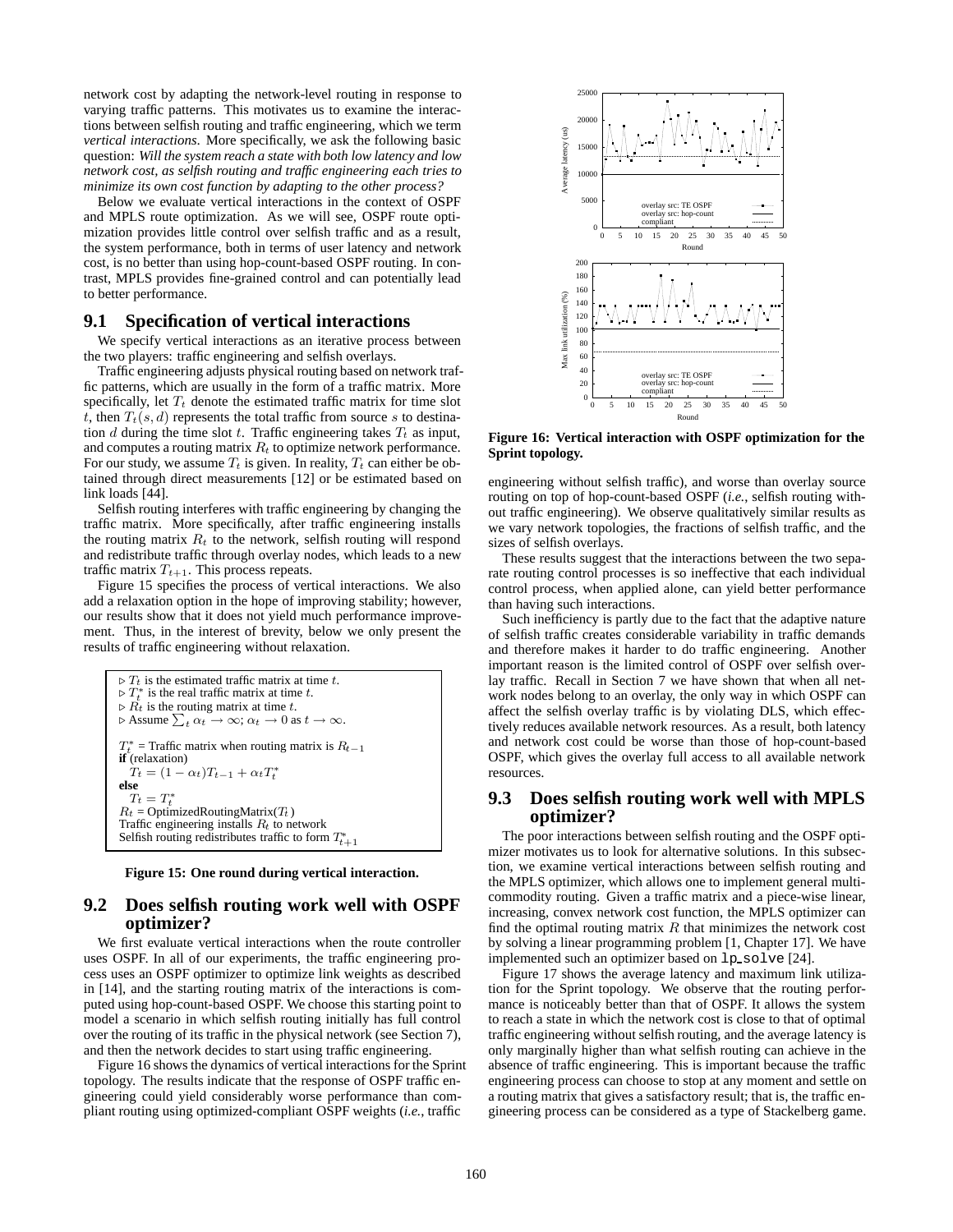

**Figure 17: Vertical interaction with MPLS optimization for the Sprint topology.**

We observe similar results on other topologies.

These results indicate that MPLS-based traffic engineering can interact much more effectively with selfish routing. This is likely due to the fact that MPLS has much more fine-grained control over selfish overlay traffic. Specifically, unlike OSPF, MPLS can adjust the routing matrix  $R$  without having to reduce available network resources.

Despite the encouraging results, however, we note that there are a number of practical challenges in applying MPLS-based traffic engineering, or traffic engineering in general, in the presence of selfish traffic. For example, in our evaluation we assume that we know the perfect traffic matrices, which need to be estimated in practice. The adaptive nature of selfish traffic can make it very difficult to accurately estimate traffic matrices. Another challenge is that MPLSbased traffic engineering requires solving a very large linear programming problem. For large networks, the problem may contain millions of unknowns, which is infeasible to solve using software available today. A thorough exploration of these subjects is outside the scope of this paper, so we defer it to future work.

#### **9.4 Summary**

To summarize, in this section we examine the interactions between selfish routing and traffic engineering. We find that OSPF route optimization interacts very ineffectively with selfish routing, largely due to its limited control over selfish traffic. In contrast, MPLS route optimization has more fine-grained control and therefore interacts with selfish traffic more effectively. However, further research is required to investigate such interactions in more detail.

#### **10. CONCLUSIONS AND FUTURE WORK**

In this paper, we use a game-theoretic approach to study the performance of selfish routing in Internet-like environments. Our results show that unlike the theoretical worst case, selfish routing in such environments achieves close to optimal average latency, when the network-level routing is static. On the other hand, such performance often comes at the cost of overloading certain links. Moreover, when selfish routing and traffic engineering each tries to minimize its own cost by adapting to the other process, the resulted performance could be considerably worse.

There are a number of avenues for future work. First, we would like to investigate how the multi-AS nature of the Internet affects the

routing performance. There are a few challenges involved, including modeling inter-domain topologies, routing policies, and traffic demands, as well as handling larger topologies. Second, our study focuses on the performance at traffic equilibria. The dynamics of selfish routing, *i.e.*, how equilibria are reached, is an interesting question. In addition, we are interested in better understanding and improving the interactions between selfish routing and traffic engineering. Finally, we plan to study selfish routing with alternative performance metrics, such as loss and throughput.

#### **Acknowledgments**

We are grateful for helpful comments from Jennifer Rexford, Ellen Zegura, Jitendra Padhye, Ted Jewell, and the anonymous reviewers. We would also like to thank Stan Eisenstat, Joan Feigenbaum, Eric Friedman, and Yanbin Liu for helpful discussions.

- **11. REFERENCES** [1] R. K. Ahuja, T. L. Magnanti, and J. B. Orlin. *Network Flows: Theory, Algorithms, and Applications*. Prentice Hall, Upper Saddle River, New Jersey, 1993.
- [2] A. Akella, S. Seshan, R. Karp, and S. Shenker. Selfish behavior and stability of the Internet: A game-theoretic analysis of TCP. In *Proceedings of ACM SIGCOMM '02*, Pittsburgh, PA, Aug. 2002.
- [3] E. Altman, R. E. Azouzi, and A. Vyacheslav. Non-cooperative routing in loss networks. In *Proceedings of Performance '02*, Rome, Italy, Sept. 2002.
- [4] E. Altman, T. Boulogne, R. E. Azouzi, and T. Jimenez. A survey on networking games. *Telecommunication Systems*, Nov. 2000.
- [5] D. G. Andersen, H. Balakrishnan, M. F. Kaashoek, and R. Morris. Resilient overlay networks. In *Proceedings of SOSP '01*, Banff, Canada, Oct. 2001.
- [6] D. O. Awduche. MPLS and traffic engineering in IP networks. *IEEE Communication Magazine*, pages 42–47, Dec. 1999.
- [7] T. Boulogne, E. Altman, O. Pourtallier, and H. Kameda. Mixed equilibrium for multiclass routing games. *IEEE Transactions on Automatic Control*, 47(6):903–916, Jun. 2002.
- [8] I. Castineyra, N. Chiappa, and M. Steenstrup. *The Nimrod Routing Architecture, RFC 1992*, Aug. 1996.
- A. Chen, D.-H. Lee, and R. Javakrishnan. Computational study of state-of-the-art path-based traffic assignment algorithms. *Mathematics and Computers in Simulation*, pages 509–518, 2002.
- [10] A. Collins. The Detour framework for packet rerouting. PhD Qualifying Examination, Nov. 1998.
- [11] M. Faloutsos, P. Faloutsos, and C. Faloutsos. On power-law relationships of the Internet topology. In *Proceedings of ACM SIGCOMM '99*, Cambridge, MA, Aug. 1999.
- [12] A. Feldmann, A. Greenberg, C. Lund, N. Reingold, and J. Rexford. Deriving traffic demands for operational IP networks: Methodology and experience. *IEEE/ACM Transactions on Networking*, Jun. 2001.
- [13] M. Florian and D. Hearn. *Network Routing*, chapter 6, Network equilibrium models and algorithms. Elsevier Science, 1995.
- [14] B. Fortz, J. Rexford, and M. Thorup. Traffic engineering with traditional IP routing protocols. *IEEE Comm. Magazine*, Oct. 2002.
- [15] B. Fortz and M. Thorup. Internet traffic engineering by optimizing OSPF weights. In *Proceedings of IEEE INFOCOM '00*, Tel Aviv, Israel, Mar. 2000.
- [16] E. Friedman. Selfish routing on data networks isn't too bad: Genericity, TCP, and OSPF. Working paper. Available from http://www.orie.cornell.edu//˜friedman/papers.html, Oct. 2002.
- [17] L. Gao. On inferring autonomous system relationships in the Internet. *IEEE/ACM Transactions on Networking*, 9(6), Dec. 2001.
- [18] D. Gross and C. Harris. *Fundamentals of Queueing Theory*. John Wiley, 3rd edition, 1998.
- [19] C. M. Harris, P. H. Brill, and M. J. Fischer. Internet-type queues with power-tailed interarrival times and computational methods for their analysis. *INFORMS Journal on Computing*, pages 261–271, 2000.
- [20] S. Iyer, S. Bhattacharyya, N. Taft, and C. Diot. An approach to alleviate link overload as observed on an IP backbone. In *Proccedings of IEEE INFOCOM '03*, San Francisco, CA, Apr. 2003.
- [21] Y. A. Korilis, A. A. Lazar, and A. Orda. Architecting noncooperative networks. *IEEE Journal of Selected Areas in Communications*, 13(7):1241–1251, Sept. 1995.